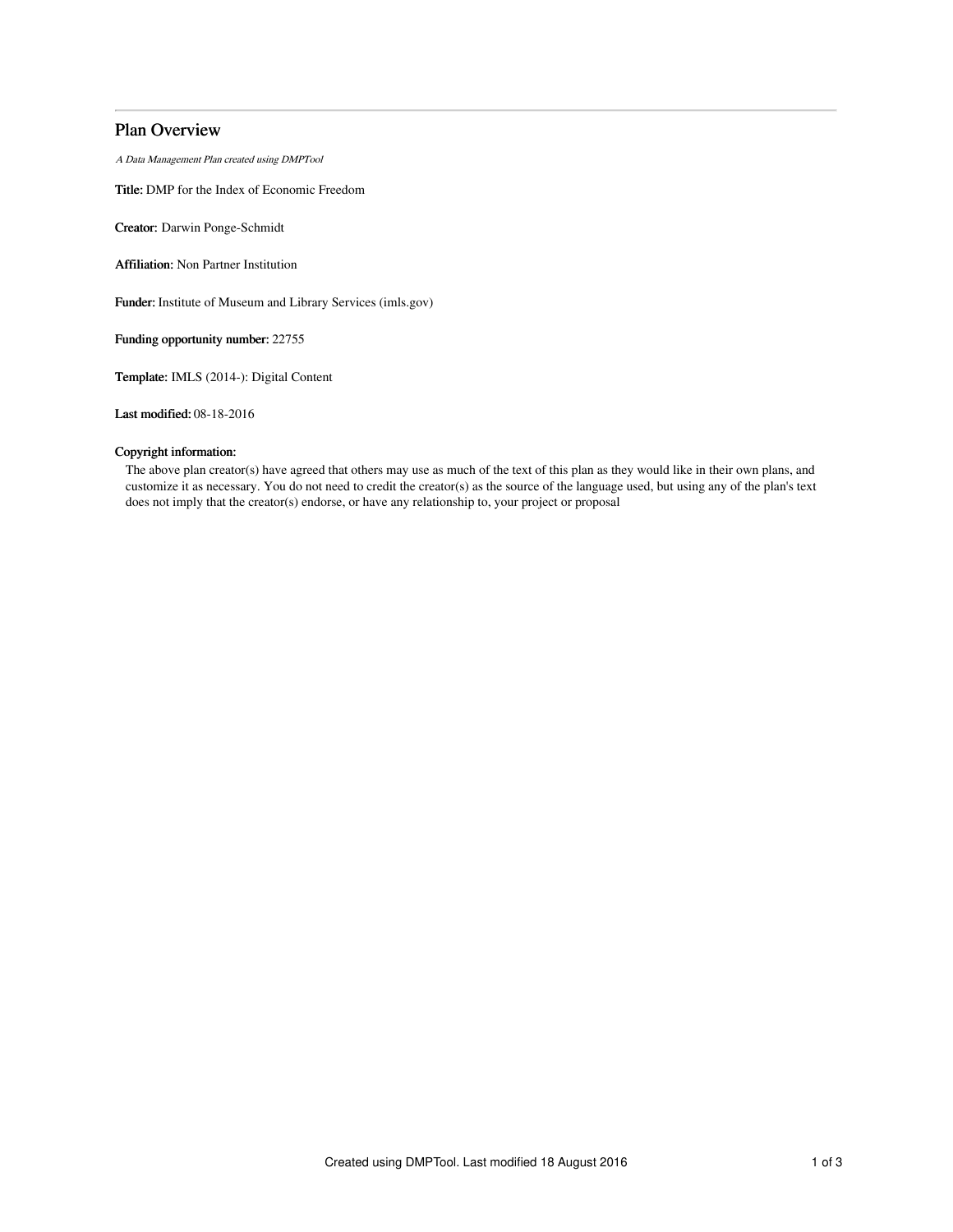# DMP for the Index of Economic Freedom

# I. A) Copyright and intellectual property

### I.A.1) Copyright/IP Status

What will be the copyright or intellectual property status of the content you intend to create? Will you assign a Creative Commons license to the content? If so, which license will it be?

All data collected are under Public Domain authorization.

#### I.A.2) Ownership Rights

What ownership rights will your organization assert over the new digital content, and what conditions will you impose on access and use? Explain any terms of access and conditions of use, why they are justifiable, and how you will notify potential users of the digital resources.

The data are going to be collected to be analysed by anyone interested on the subject. Thus, there will be no restrictions.

#### I.A.3) Privacy/permissions

Will you create any content or products which may involve privacy concerns, require obtaining permissions or rights, or raise any cultural sensitivities? If so, please describe the issues and how you plan to address them.

The data collected are not sensitive at all, and they are a compilation of already public information, interpreted and compared.

# II.A) Creating new digital content

## II.A.1) Description / file formats

Describe the digital content you will create and the quantities of each type and format you will use. The files are mostly numeric, organized in Excel. There will be also some news about particular events that explain the data obtained.

## II.A.2) Software / Equipment

List the equipment and software that you will use to create the content or the name of the service provider who will perform the work. Personal Computers, telephones.

# II.A.3) File formats / Quality standards

List all the digital file formats (e.g., XML, TIFF, MPEG) you plan to create, along with the relevant information on the appropriate quality standards (e.g., resolution, sampling rate, pixel dimensions).

XML and TXT.

# II.B) Digital Workflow and Asset Maintenance/Preservation

## II.B.1) Quality Control Plan

Describe your quality control plan (i.e., how you will monitor and evaluate your workflow and products). Only official organizations' data are going to be considered and stored. The data are going to be checked monthly.

#### II.B.2) Preservation plan

Describe your plan for preserving and maintaining digital assets during and after the grant period (e.g., storage systems, shared repositories, technical documentation, migration planning, commitment of organizational funding for these purposes). Please note: Storage and publication after the end of the grant period may be an allowable cost. All data are going to be stored on the online cloud for documents from Google Drive.

## II.C) Metadata

### II.C.1) Preservation plan

Explain your strategy for preserving and maintaining metadata created and/or collected during your project and after the grant period. All data will contain notes refering to their author, geographical and temporal origin.

#### II.C.2) Description

Describe how you will produce metadata (e.g., technical, descriptive, administrative, preservation). Specify which standards you will use for the metadata structure (e.g., MARC, Dublin Core, Encoded Archival Description, PBCore, PREMIS) and metadata content (e.g., thesauri). The tool used to manage the metadata will be the Encoded Archival Description.

# II.C.3) Metadata sharing

Explain what metadata sharing and/or other strategies you will use to facilitate widespread discovery and use of the digital content created during your project (e.g., an Advanced Programming Interface, contributions to the DPLA or other support to allow batch queries and retrieval of metadata). All data will be available for analysis.